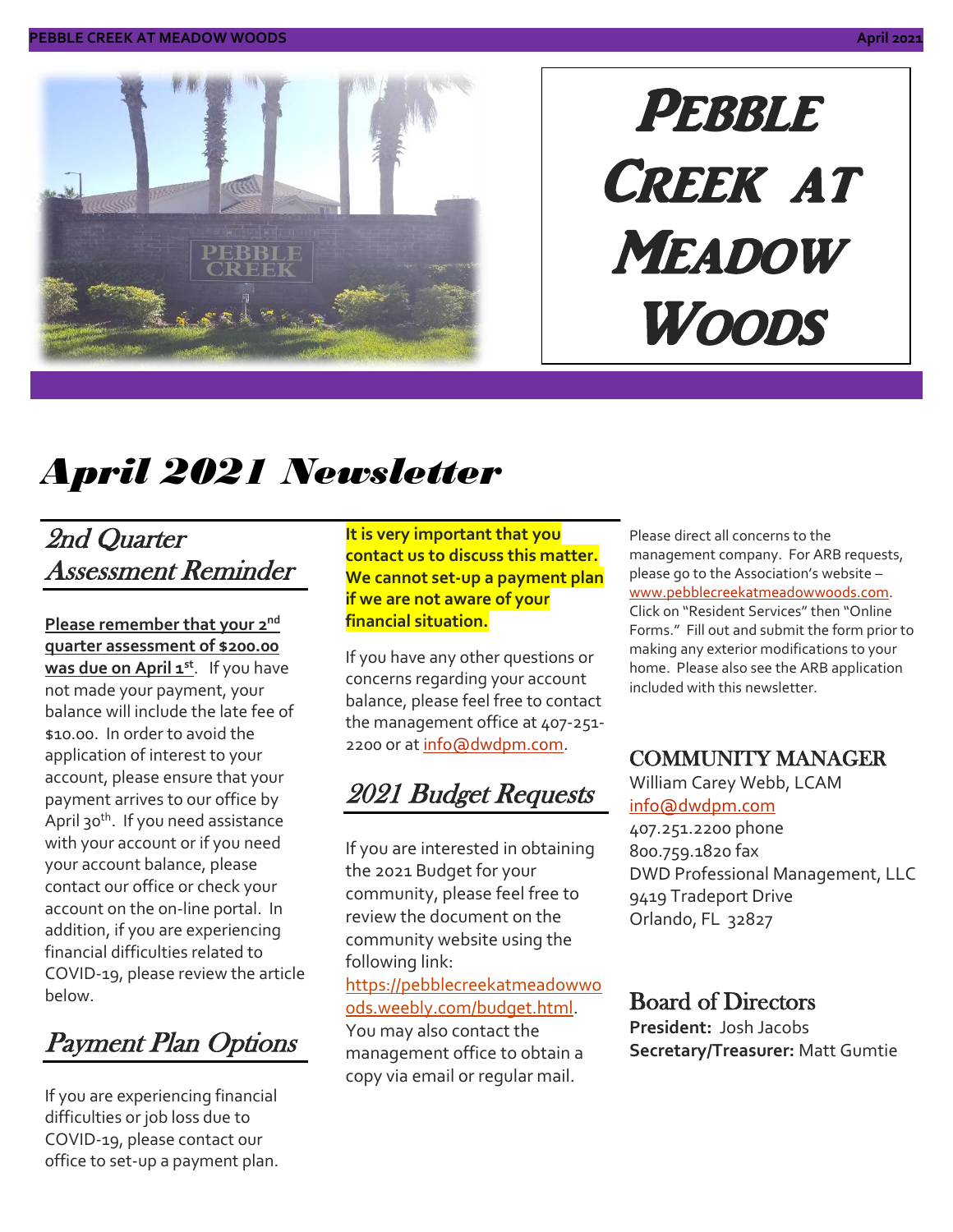### School Lunches – Trash on Oakshire Boulevard

It has come to our attention recently that students are disposing of their lunches on Oakshire Boulevard each day. In most cases, the students are throwing these lunches onto the ground. If you have a student in either Oakshire Elementary School or Meadow Woods Middle School, please remind your children to dispose of waste properly. The Oakshire at Meadow Woods Board has also contacted the School Resource Officers and Principals to notify them of the issue with the school lunches. We are hoping that they will speak to all of the students and ask that they not litter on Oakshire Boulevard.

Thank you for your cooperation and assistance in this matter.

#### Architectural Guidelines – Approved Colors for Homes and Roofs and Guidelines for Decks, Screen Enclosures, Patios, Driveways, and Garbage Can Storage

Please be aware that the Board has established architectural guidelines for your community. The community has several approved color schemes for painting your homes and several approved shingle colors for replacing your roofs available for your review on the community website. In addition, the Board has created guidelines for the installation of decks, screen enclosures, patios, driveways, and garbage can storage. Please use the following link to view these options on the community website: [https://pebblecreekatmeadowwoods.weebly.com/architectural-change-form.html.](https://pebblecreekatmeadowwoods.weebly.com/architectural-change-form.html)

If you have any questions or concerns regarding the process for making exterior modifications to your home, please feel free to contact the management office for further instructions and assistance. You may also review the article below on page 6.

# Corona Virus (COVID-19) Update

The state of Florida is currently in the third phase of reopening. Per the advice of the Association's attorney, the Association is required to follow CDC guidelines and Osceola County ordinances even in Phase 3. Based on the attorney's advice and the need to follow these guidelines and ordinances, the Board has decided to continue with the following safety procedures as outlined below:

**1) Office Visits – By Appointment Only: If you must stop by the management office in person, you will be required to make an appointment first so the staff can ensure proper social distancing.** We will also require that you wear a mask or covering over your nose and mouth while visiting the office. Please contact the office at 407-251-2200 to make an appointment if needed. We encourage all residents to use the online portal or to conduct business via phone or email when possible.

**2) Board Meetings:** The Board will continue to conduct all business via telephone or video-conference.

**3) Common Areas:** The pool and playground area will remain closed for the health and safety of the community.

We appreciate your cooperation and understanding in this matter.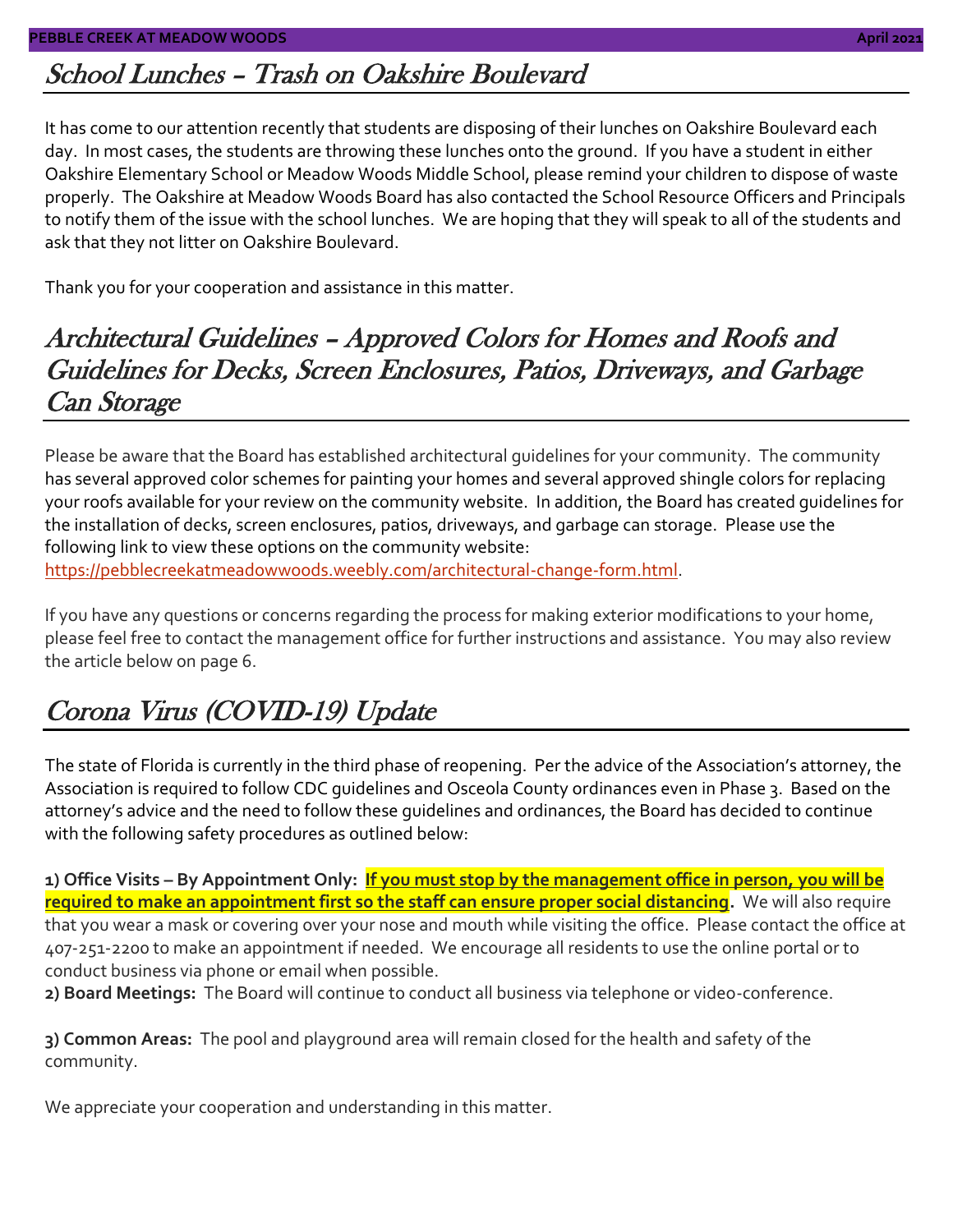We will continue to monitor the situation at the local, state, and federal level and will provide updates to you as needed. We encourage all of our residents to follow the recommendations from the Center for Disease Control (CDC) and the Florida Department of Health regarding COVID-19 in order to limit the spread of the disease and to keep your family and neighbors safe.

Please use the following links to the websites for the CDC and the Florida Department of Health.

**Center for Disease Control:** <https://www.cdc.gov/coronavirus/2019-nCoV/index.html> Florida Department of Health: <http://www.floridahealth.gov/> or call the COVID-19 Hotline if you have questions at 866-779-6121.

Finally, due to the current availability of the COVID-19 vaccine for all Florida residents ages 16 and older, the Board is hopeful that the common areas can be re-opened beginning this summer. As soon as the Board makes this decision, we will notify you so that you may use the facilities again. Thank you for your cooperation and understanding during this difficult time. If you have any questions or concerns, please contact our office by phone at 407-251-2200 or by email at [info@dwdpm.com.](mailto:info@dwdpm.com) Take care, and stay safe.

#### Owner Access Platform

Please be advised that you may utilize an online owner access portal where you may login to manage your account and access community documents. With your Internet-enabled device, you are able to view your current account balance, check your payment history, view your open records and more!

To ensure your privacy, only homeowners whose email address is on file have already received a registration email. **If you have not already provided your email, please email your information to [info@dwdpm.com](mailto:info@dwdpm.com)** and include your community name, address within the community, and the email address you want on file. This extra step is designed for the safety of your personal information because it allows us to verify each homeowner. Once your email address has been opted into the system, you will receive an email to register. For security purposes, a return email will be sent to confirm you are the owner of that email account.

If you received the registration email but the time has expired and you are in need of a new registration email, please contact our office by email at **[info@dwdpm.com](mailto:info@dwdpm.com)** with your request. Please make sure to include the email address you want us to use and we process a new registration email for you.

Please check your SPAM folder as it may be filtered automatically. After you click the link in the confirmation email you can create your password and your account will be registered. You will then be able to log into your account using your email address and the password you created when you registered. Please make sure to use Google Chrome which is the preferred web browser for the platform.

We encourage everyone to utilize the new on-line access platform at

<https://owner.topssoft.com/DWDProfessionalManagement/Account/Login> in order to review your account balance and obtain information. Please let us know if have not received your invitation to join the platform, and we will help you set-up your account.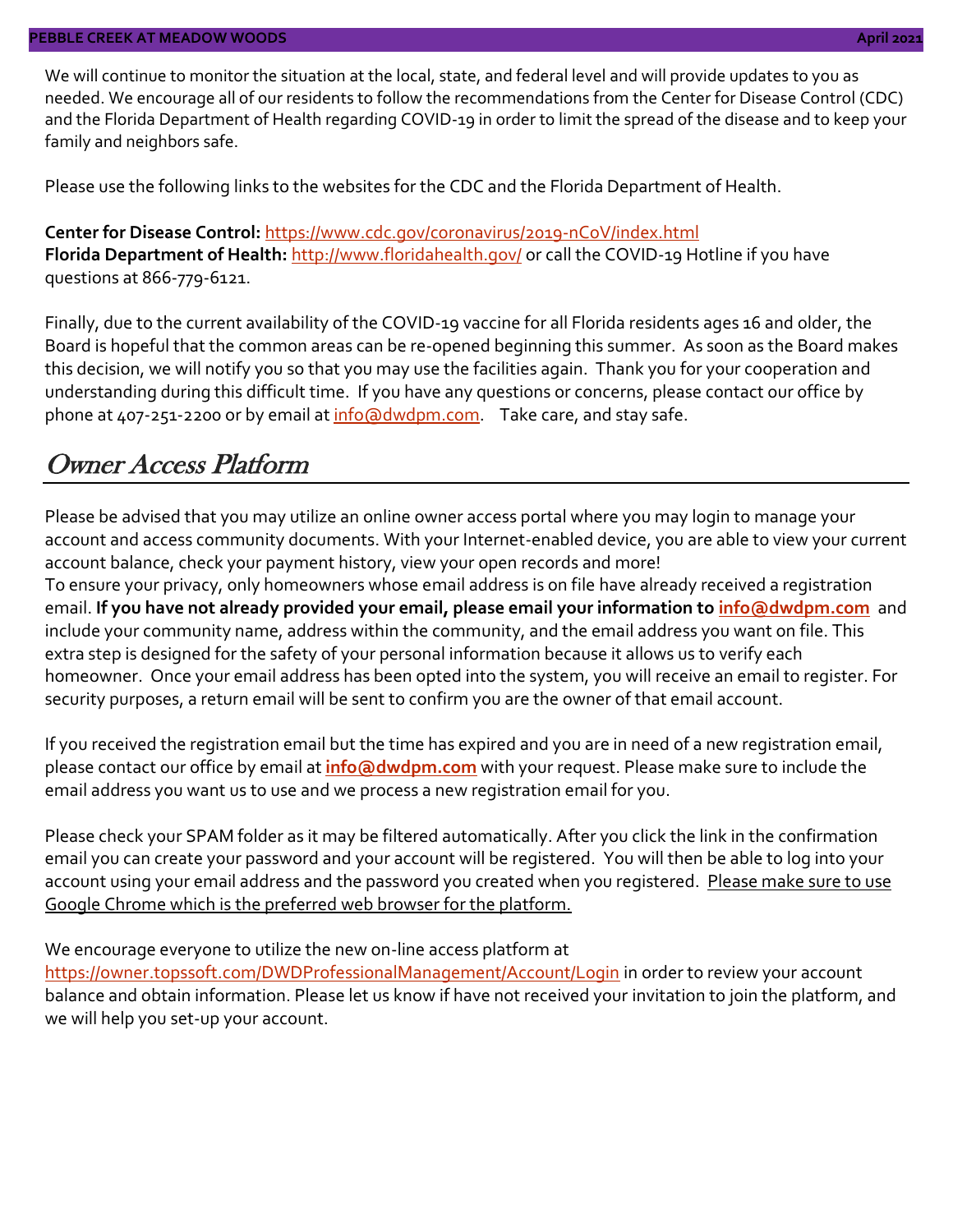# Please Pick-Up After Your Pets

We understand that many of the residents in our community are pet owners. Owning a pet is a wonderful experience for the "parent" and it brings many joys to you as well. However, having a 4-legged addition to your family also brings many responsibilities.

If your new bundle of joy happens to be a dog, then one of the responsibilities is picking up after your pet. When you live in a community you cannot just let your dog out and then close the door. **Your pet must be on a leash at all times, and any pet waste MUST be picked up and disposed in a waste receptacle.** This is not only a community rule; it is an Orange County ordinance as well. Dog waste is a hazardous substance and causes damage to grass and may spread illnesses to others. The County may impose fines on owners who do not follow these rules.

If you notice that a pet is not leashed within the community or if you notice a resident who is not disposing of waste appropriately, you may report the issue to **Orange County Animal Control at the following number: (407) 836-3111**.

Thank you for your understanding and cooperation in this matter.

#### Association Payments Via the Payment Portal with Center State and Payment **Reminders**

If you have set-up automatic payments through the on-line payment system with Center State Bank, please be aware that DWD Professional Management does not have access to that system and any updates needed must be made directly by you. If you have made any errors in terms of the amount of your payment or the frequency of your payment, please login into the portal to make any necessary revisions. Go to schedule payments, cancel the current request, and start a new request with the correct payment amount and/or frequency.

Please keep in mind that the system is automatically selected for monthly payments, so please indicate the correct frequency for your association payments and change as needed. The assessment payments for Pebble Creek are quarterly and are due on January 1, April 1, July 1, and October 1. Please also be aware that all on-line payments take 2 to 3 business days for processing before they are applied to your account.

In addition, the on-line payment system is a payment portal only. This system is not connected to the account system with the management company. The payment portal does not have any information regarding your current account balance. If you need your account balance or a full detailed payment history report, you must contact the management company directly.

Finally, please be aware that DWD Professional Management does not send payment reminders by text or email. If you are receiving payment reminders through text or email, this is because you have signed up for it through the online payment portal. If you have signed up for the reminders in error, please login into the portal. Go to notifications and cancel/edit the request and make any changes needed or set-up a new request.

If you have any questions or concerns about the on-line payment portal, please contact the management office for assistance.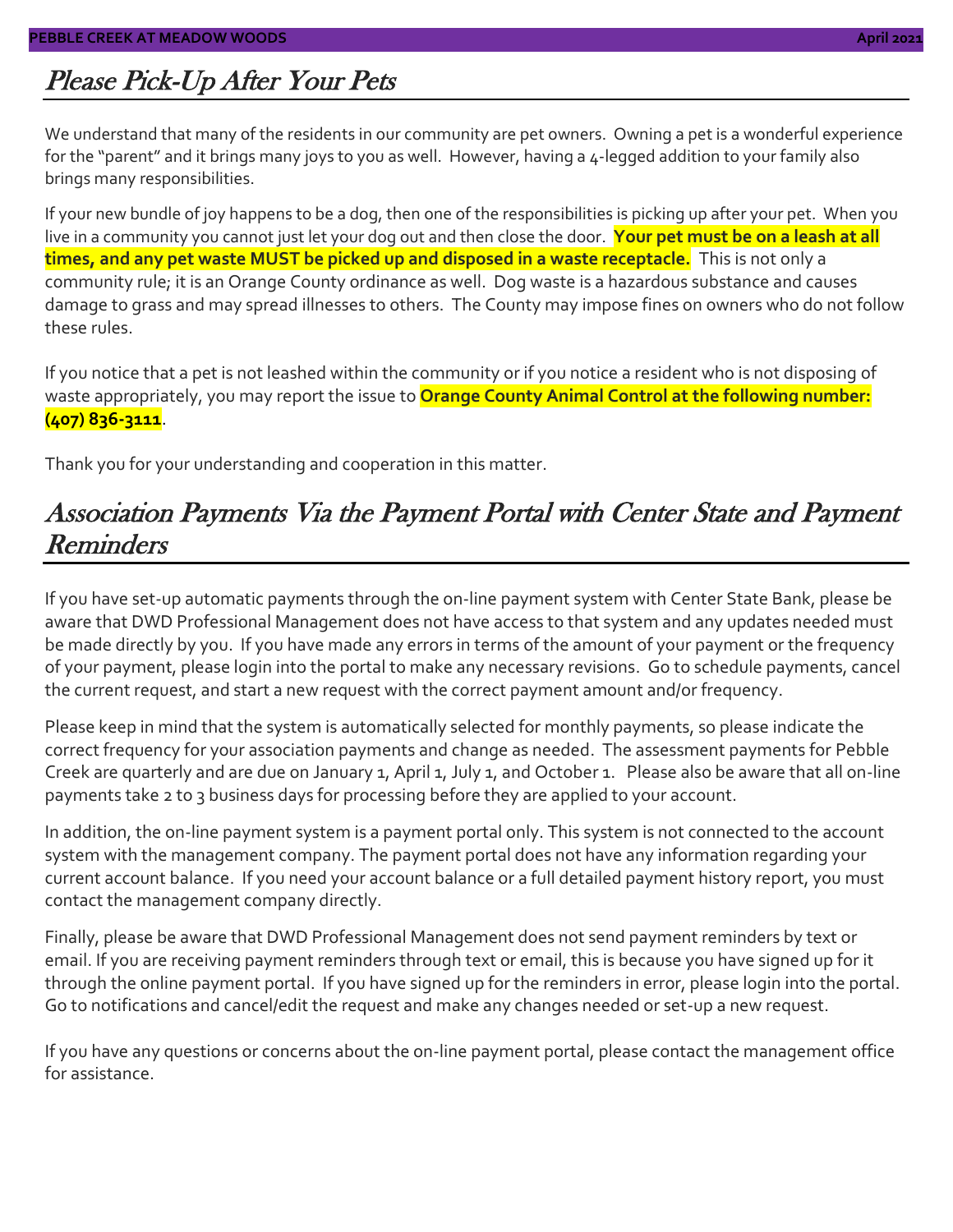# Reporting Street Light Outages

If you notice a street light out on your street, please call Duke Energy at 407-629-1010 to report the street name or section where the light is located. You may also visit the following website to report the outage: [https://www.duke](https://www.duke-energy.com/customer-service/request-light-repair)[energy.com/customer-service/request-light-repair.](https://www.duke-energy.com/customer-service/request-light-repair) Please contact the management office if you need assistance or if you have any questions.

# Parking Regulations

If your vehicle is parked on the street at night in the community, your car may be towed. Per the rules and regulations of our community, all vehicles must be parked in your garage or driveway at night. If a vehicle is parked on the street between the hours of 12 AM – 6 AM, it may be towed **without warning at the owner's expense**.

**If you are planning a special event or party**, and you will have guests parked in the street from 12 AM – 6 AM, please contact the management office to make arrangements **at least 24 hours in advance** so we may inform the towing company and so we have time for you to pick up parking permits from the management office. Please be aware that the maximum number of vehicles permitted is 10.

If your vehicle or a vehicle of a guest is towed due to a violation of the parking rules and regulations, you should **contact the towing company to resolve the situation**. *Do not call DWD Professional Management regarding a towing issue*. The Board has not authorized the management company to make ANY exceptions to the parking rules and regulations. If you do not follow these parking rules, you will be towed **at your own expense** and **will not be reimbursed for any reason**.

Please be advised that the towing company, **Universal Towing and Recovery**, has moved from their previous location. The towing company's contact information is as follows: **Universal Towing and Recovery, 407-816- 0102, 206 6th Street, Lot 300 Orlando, Florida 32824.**

# Off-Duty Sheriff's Deputy Patrols and Suspicious Activity

Your community is patrolled several days per month by an off-duty Orange County Sheriff's Deputy. The deputy is on patrol to spot suspicious activity, to help enforce traffic laws, and to help the people in communities we manage in Meadow Woods. If you see the deputy on patrol, and if you have noticed any suspicious activity, please stop the deputy and talk with him regarding your concerns. You should also call the Orange County Sheriff's Department at (407) 836-4357 to report suspicious or criminal activities. **The Sheriff's Department is the only organization charged with the protection of your property, and they are the only organization with the authority to approach and stop these people and their activities**.

Please be aware that the deputy is only able to enforce state law and county ordinances. If you see a community violation (i.e., parking on the grass), please call DWD Professional Management to address these concerns. Thank you.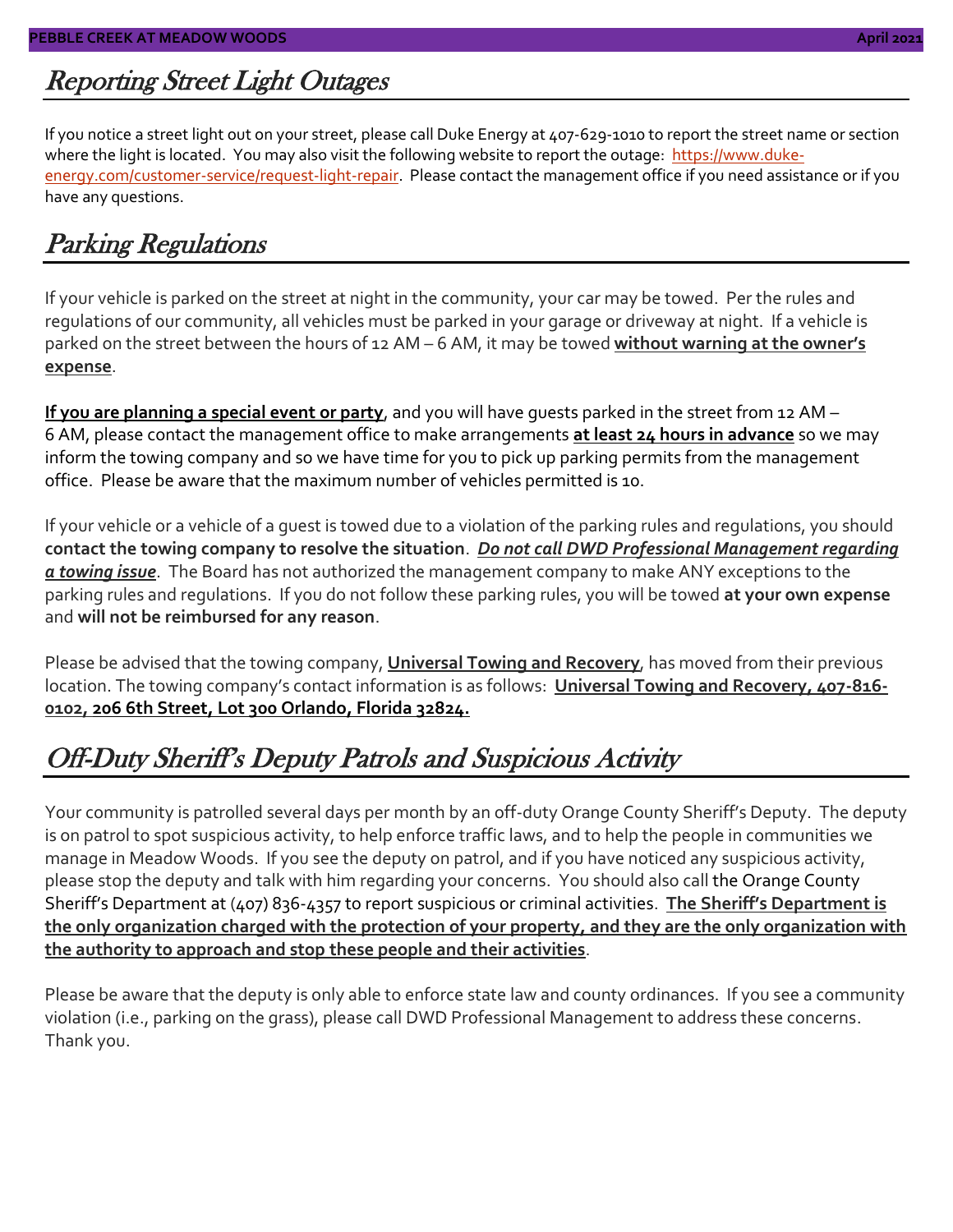#### Noise Complaints

Please be aware that Orange County Sheriff's Department does not have any set time for enforcing the noise violation ordinance. According to our local deputy, the Disturbance of the Peace Statute is enforceable any time of day. **If you feel that your neighbors are violating the noise ordinance, please contact the Orange County Sheriff's Department to file a complaint at 407-836-4357**. The Sheriff's Department will then send a deputy to request the responsible party to tone down their gathering. If a second request is made concerning the same disturbance, the Sheriff's Department will take the necessary actions to ensure your neighbors follow the noise ordinance.

Please be aware that the Association is not responsible for enforcing County ordinances. Only the Sheriff's Department may enforce County ordinances and laws. If you have any questions or concerns regarding this issue, please contact the management office.

#### Architectural Changes (Exterior Modifications)

It has come to our attention that some homeowners are not familiar with the steps of the Architectural Review process. That is quite understandable. We would like to take this opportunity to help anyone in our community better understand this process.

If you are going to make any changes to the front of your property, including landscaping changes, or if you intend to make any structural changes to your property (i.e., room additions, pools, screen enclosures), then you will need to fill out the Architectural Review Committee (ARC) application.

These applications will always be available on your community's website and they are included in the monthly newsletter (please see the form below). Please follow the instructions on the form and submit all of the required documents for your requested change. When you are submitting an application to the ARC, remember to include the following:

1. Two (2) copies of the property survey that show the location of the proposed changed, alteration, renovation or addition.

- 2. Two (2) drawings of your plan(s).
- 3. Two (2) copies of color samples, if applicable.

Please note that applications submitted by fax or without two (2) copies of the survey, drawing, or color sample will be considered incomplete. If an application is incomplete, it will not be processed and will be returned to you.

Finally, please be aware that the Association has architectural guidelines indicating the list of approved color schemes for painting your home and the shingle colors for any roof replacements. If you would like to review these guidelines, please visit the Association's website at the following link:

[https://pebblecreekatmeadowwoods.weebly.com/architectural-change-form.html.](https://pebblecreekatmeadowwoods.weebly.com/architectural-change-form.html) You may also find the approved color schemes on the Sherwin Williams website using the following link:

[https://www.sherwin-williams.com/homeowners/color/find-and-explore-colors/hoa/orlando/fl/pebble-creek-at](https://www.sherwin-williams.com/homeowners/color/find-and-explore-colors/hoa/orlando/fl/pebble-creek-at-meadow-woods/)[meadow-woods/](https://www.sherwin-williams.com/homeowners/color/find-and-explore-colors/hoa/orlando/fl/pebble-creek-at-meadow-woods/)

If you have any questions, please call us at 407-251-2200, and we will be happy to assist you. Also note that management does NOT approve or deny any of these requests. We collect the applications and then submit them to the community's Architectural Review Committee (ARC). The ARC is a group of volunteer homeowners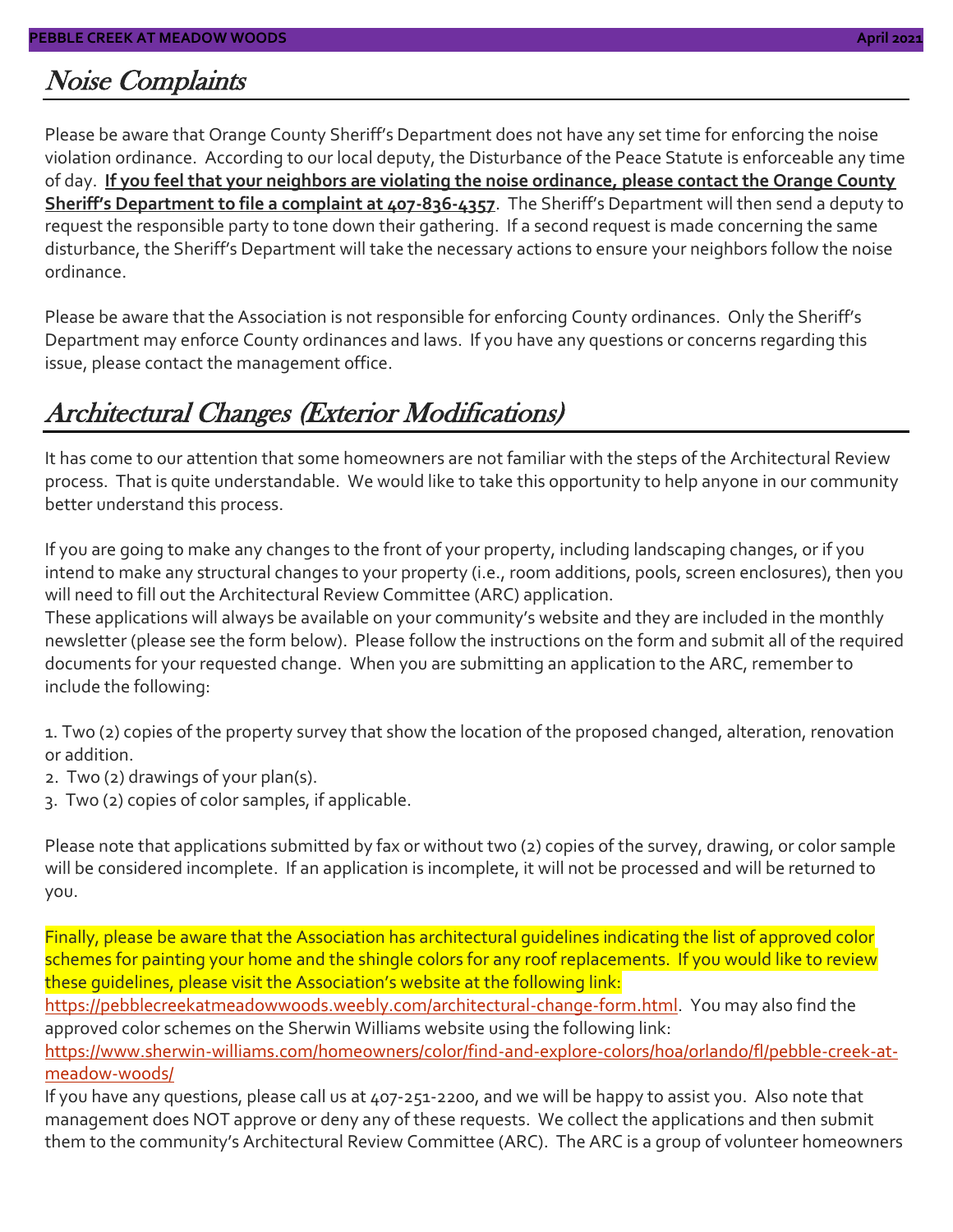#### **PEBBLE CREEK AT MEADOW WOODS April 2021**

who review the applications and approve or deny the applications based on your community's written criteria (the architectural guidelines). Per Florida Statutes, this process may take up to 30 days.

As soon as the Committee makes a decision, we will mail you the letter of approval or denial. Please make sure you do not proceed with any improvements until you have heard from the Committee. I hope this helps everyone understand the Architectural Review process a little better. If this still leaves you with any questions, please feel free to contact our management office.

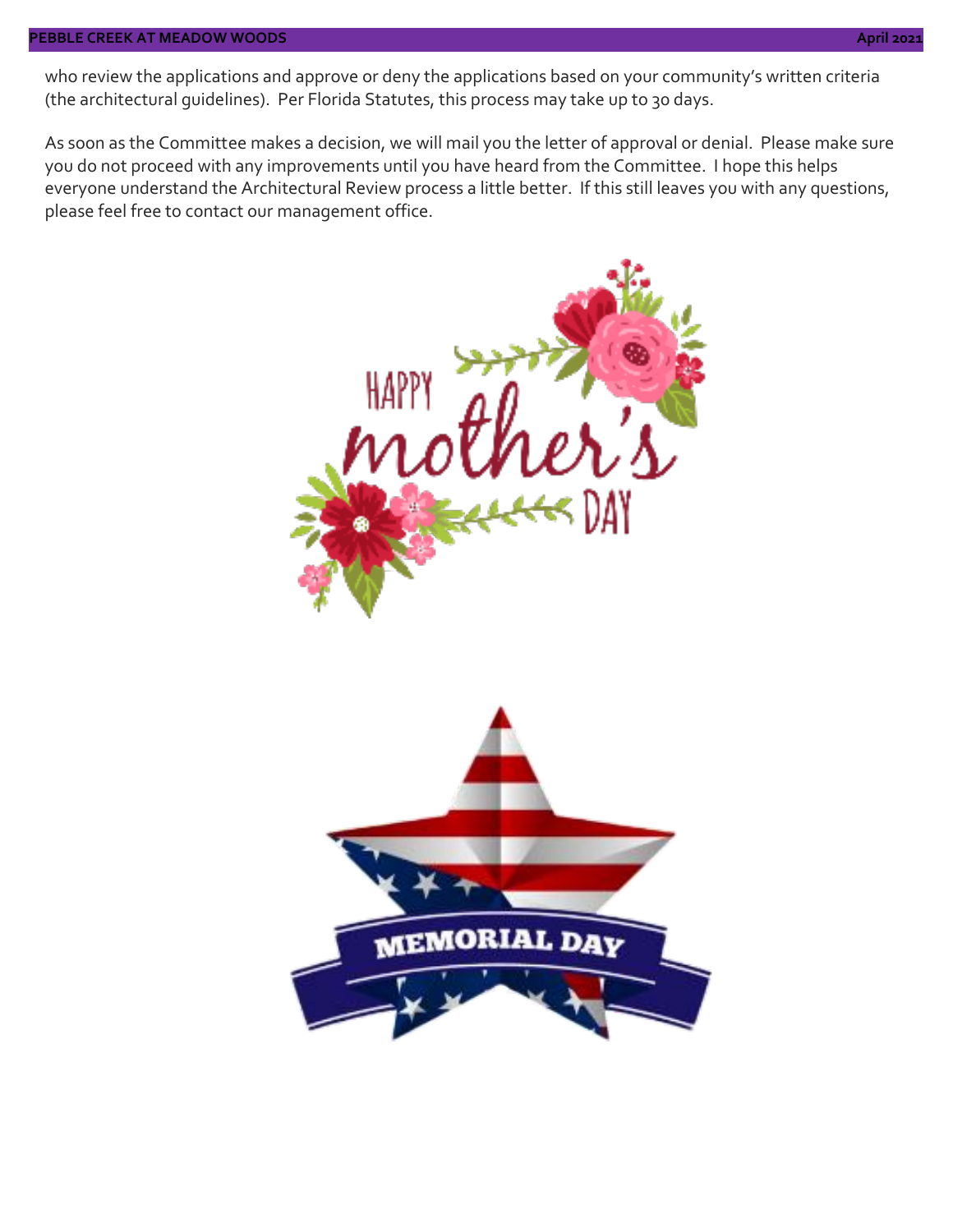# **SYMPTOMS OF CORONAVIRUS DISEASE 2019**

# **Patients with COVID-19 have experienced mild to** severe respiratory illness.





03/02/14 NovA20, 2020, 12:59 M

cdc.gov/COVID19-symptoms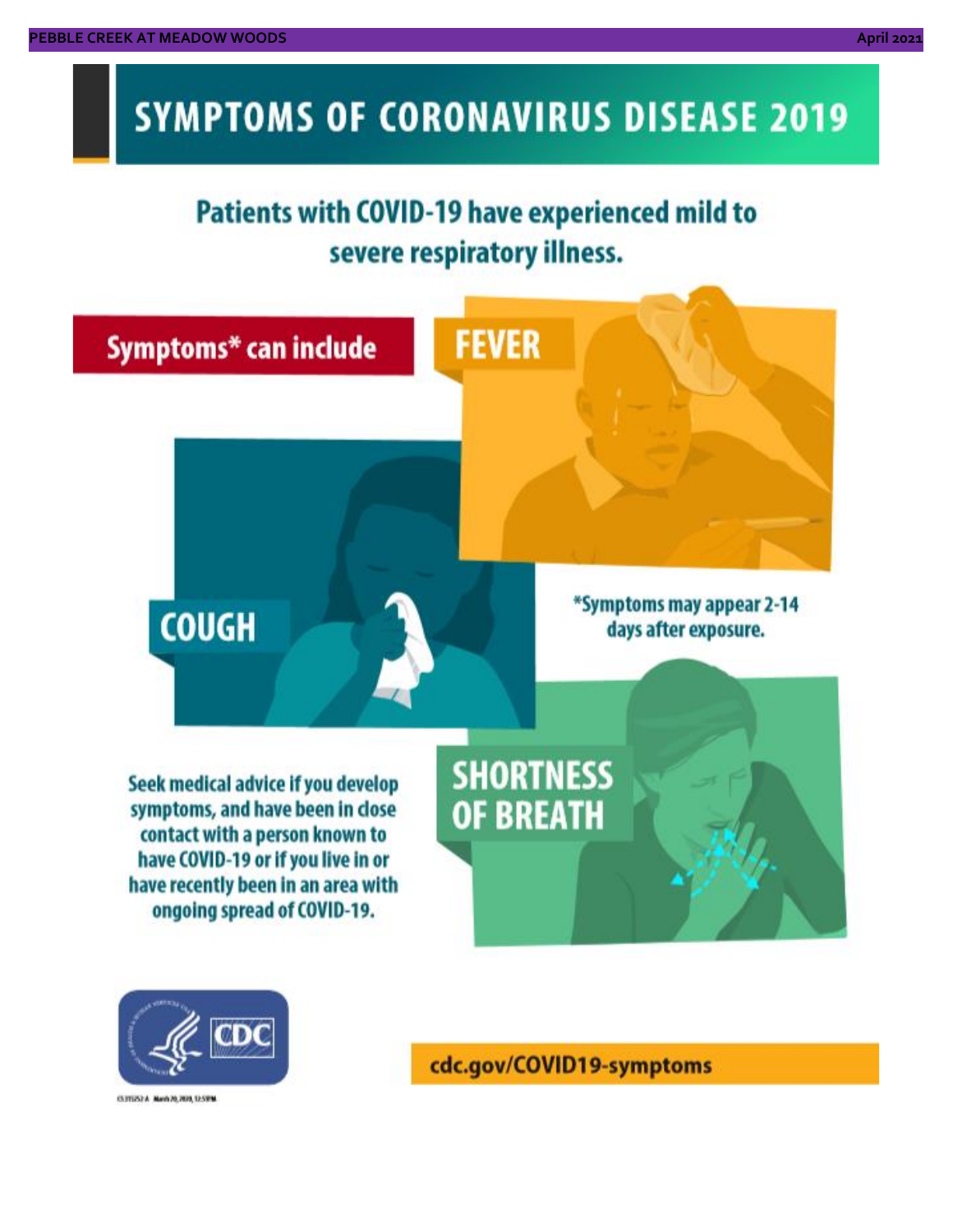# Community Services Phone Numbers

#### **Emergency:**

| Fire, Police, Medical Emergency: | Q11 |
|----------------------------------|-----|
|                                  |     |

#### **Law Enforcement:**

| Orange County Sheriff's Dept. (Non- | 407-836-4357 |
|-------------------------------------|--------------|
| Emergency):                         |              |
|                                     |              |
|                                     |              |

#### **Utilities:**

| Orange County Utilities: | 407-836-5515 |  |  |
|--------------------------|--------------|--|--|
|                          |              |  |  |

#### **Chamber of Commerce:**

| Orlando Chamber of Commerce: | 407-425-1234 |  |  |
|------------------------------|--------------|--|--|
|                              |              |  |  |

#### **Miscellaneous:**

| Orange County Public Schools:                    | 407-317-3200 |
|--------------------------------------------------|--------------|
| Orange County Office of Emergency<br>Management: | 407-836-9140 |
| Orange County Health Department:                 | 407-858-1400 |
| Florida Poison Information Center:               | 800-222-1222 |
| Orange County Public Library:                    | 407-836-7390 |
| Social Security Administration:                  | 800-772-1213 |
| Orange County<br>Voters' Registration Office:    | 407-836-2070 |
| <b>Orange County Animal Services:</b>            | 407-836-3111 |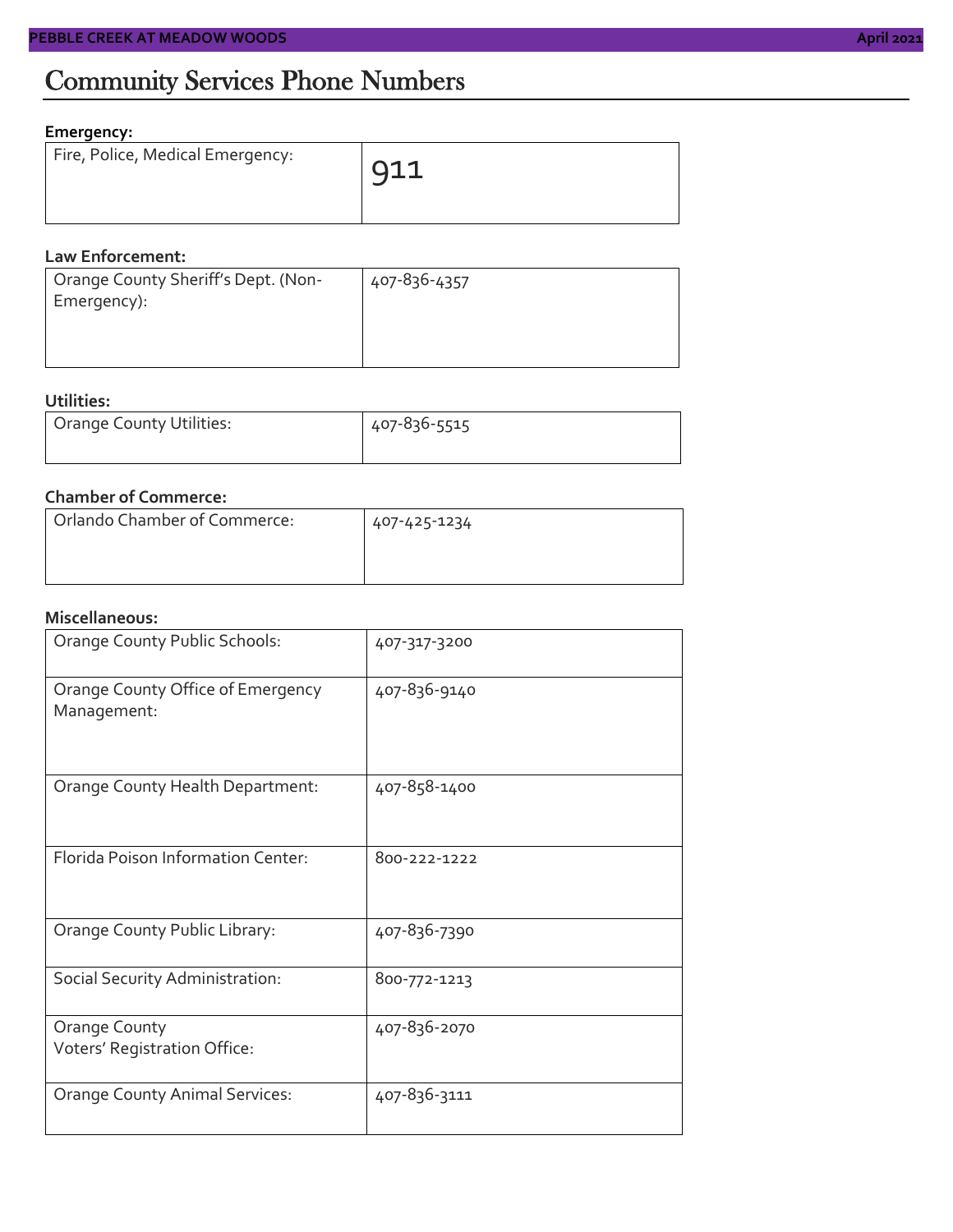#### **PEBBLE CREEK AT MEADOW WOODS HOMEOWNERS' ASSOCIATION, INC.** MAIL OR EMAIL FORM TO: 9419 Tradeport Drive, Orlando, FL 32827

PHONE: 407-251-2200 FAX: 800-759-1820 EMAIL: [info@dwdpm.com](mailto:info@dwdpm.com)

#### **ARCHITECTURAL REVIEW BOARD (ARB) APPLICATION**

|              |                                                                 |                                                                                                                   |  | In Accordance with the Declaration of Covenants, Conditions and Restrictions and the Association's Rule and Requlations, Installation |  |  |
|--------------|-----------------------------------------------------------------|-------------------------------------------------------------------------------------------------------------------|--|---------------------------------------------------------------------------------------------------------------------------------------|--|--|
|              | must conform to this approval and the Association's quidelines. |                                                                                                                   |  |                                                                                                                                       |  |  |
|              |                                                                 | I hereby request consent to make the following changes, alteration, renovations and /or additions to my property. |  |                                                                                                                                       |  |  |
| () Fence     | () Swimming Pool () Lawn Ornament () Screen Enclosure           |                                                                                                                   |  | () Landscaping                                                                                                                        |  |  |
| ( ) Patio    | ( ) Exterior Color                                              | () Lawn Replacement                                                                                               |  |                                                                                                                                       |  |  |
| Description: |                                                                 |                                                                                                                   |  |                                                                                                                                       |  |  |

Attach two (2) copies of the property survey that shows the locations of the proposed change, alteration, renovation or addition.

\_\_\_\_\_\_\_\_\_\_\_\_\_\_\_\_\_\_\_\_\_\_\_\_\_\_\_\_\_\_\_\_\_\_\_\_\_\_\_\_\_\_\_\_\_\_\_\_\_\_\_\_\_\_\_\_\_\_\_\_\_\_\_\_\_\_\_\_\_\_\_\_\_\_\_\_\_\_\_\_\_\_\_\_\_\_\_\_\_\_\_

Attach two (2) drawings of your plan(s). Attach two (2) color samples, if applicable.

#### **NOTE: Applications submitted by fax or without two (2) copies of the survey, drawing, or color sample will be considered incomplete. If an application is incomplete, it will not be processed and will be returned to you.**

I hereby understand and agree to the following conditions.

- 1. No work will begin until written approval is received from the Association. You have 60 days from the approval date to complete the work. If not, then you must reapply for ARB approval.
- 2. All work will be done expeditiously once commenced and will be done in a professional manner by a licensed contractor or myself.
- 3. All work will be performed timely and in a manner that will minimize interference and inconvenience to other residents.
- 4. I assume all liability and will be responsible for any and all damages to other lots and/or common area, which may result from performance of this work.
- 5. I will be responsible for the conduct of all persons, agents, contractors, subcontractors and employees who are connected with this work.
- 6. I am responsible for complying with all applicable federal, state and local laws, codes, regulations and requirements in connection with this work. I will obtain any necessary governmental permits and approval for the work.
- 7. Upon receipt DWD Professional Management, LLC will forward the ARB Application to the Association. A decision by the Association may take up to 30 days. I will be notified in writing when the application is either approved or denied.

ALL HOMEOWNERS ARE RESPONSIBLE FOR FOLLOWING THE RULES AND GUIDELINES OF THEIR ASSOCIATION WHEN MAKING ANY EXTERIOR MODIFICATIONS.

| Signature of C<br>: ()wner(s) |  |
|-------------------------------|--|
|-------------------------------|--|

| <b>DO Not Write Below This Line</b>                                                                                                           |                           |  |                                                                                                                                                                                                                                     |                 |  |
|-----------------------------------------------------------------------------------------------------------------------------------------------|---------------------------|--|-------------------------------------------------------------------------------------------------------------------------------------------------------------------------------------------------------------------------------------|-----------------|--|
| This Application is hereby:                                                                                                                   | ( ) Denied<br>() Approved |  |                                                                                                                                                                                                                                     |                 |  |
|                                                                                                                                               |                           |  |                                                                                                                                                                                                                                     |                 |  |
|                                                                                                                                               |                           |  |                                                                                                                                                                                                                                     |                 |  |
|                                                                                                                                               |                           |  |                                                                                                                                                                                                                                     |                 |  |
|                                                                                                                                               |                           |  |                                                                                                                                                                                                                                     |                 |  |
| <b>Date Received</b><br><u> 1989 - Johann Harry Harry Harry Harry Harry Harry Harry Harry Harry Harry Harry Harry Harry Harry Harry Harry</u> |                           |  | <b>Mailed to Assoc.</b> Note that the same of the same of the same of the same of the same of the same of the same of the same of the same of the same of the same of the same of the same of the same of the same of the same of t | Mailed to Owner |  |